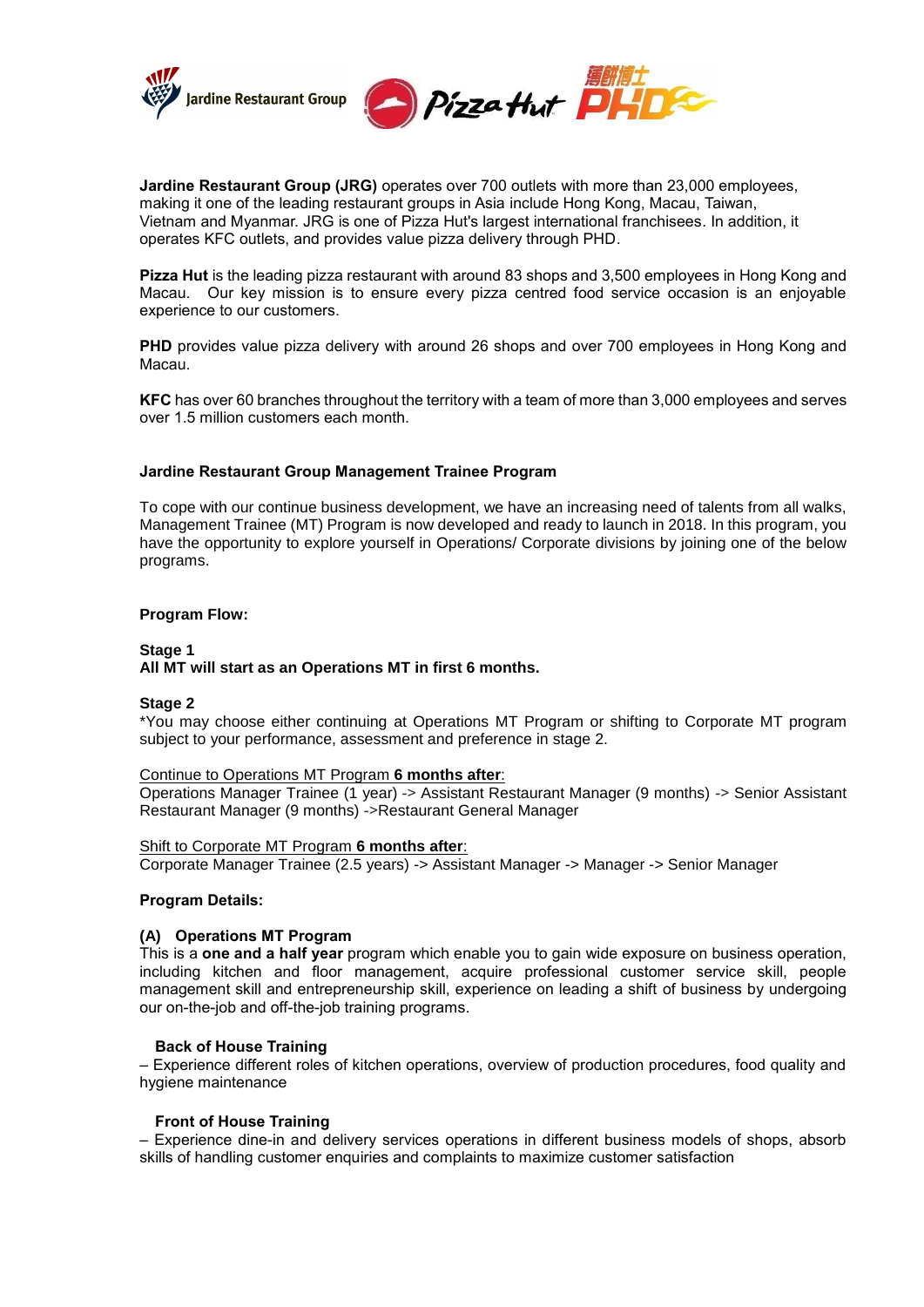## **Supervisory Training**

– Acquire different business administration and management skills, including quality assurance, sales and marketing, human resources management, cost management, etc.

### **Manager Shadowing Program**

– Equip trainee for being an Assistant Shop Manager to manage a shift of business independently

## **(B) Corporate MT Program**

This is a **3 years** fast track comprehensive program, which aims at developing and fostering the capabilities of talented and enthusiastic young executive in a systematic approach. The trainee is required to work closely with 2 or 3 departments and perform delegated responsibilities in the first year. In the second year, you can gain share knowledge and experience required to perform the task for a specific role which focus in one department. In the form of job rotation, the trainee is arranged to attach in various teams/ departments which allows him/her to learn and understand the business and the function of expertise in a wider perspective.

### **Requirements:**

- Higher Diploma or above graduation in Business Administration/ Hospitality/ Catering Management/ Tourism or related discipline
- Creative, passion in F&B and self-motivated
- Good leadership and problem solving skills
- High agility, able to work under pressure and take challenges
- Good team player with good interpersonal and communication skill

## **Application deadline: 30 April 2018**

e-mail: recruit@jrghk.com Hotline: (852) 2411 9808 WhatsApp: (852) 6113 4185 Instagram: pizzahutrecruit Wechat: [PizzaHutRecruit](https://mp.weixin.qq.com/cgi-bin/settingpage?t=setting/index&action=index&token=1330812553&lang=zh_CN)

Only shortlisted applicants will be notified. All applications will be treated in strict confidence by authorized personnel and used for the purpose of selection only. All information of unsuccessful candidates will be destroyed after six months.

A member of the Jardine Matheson Group